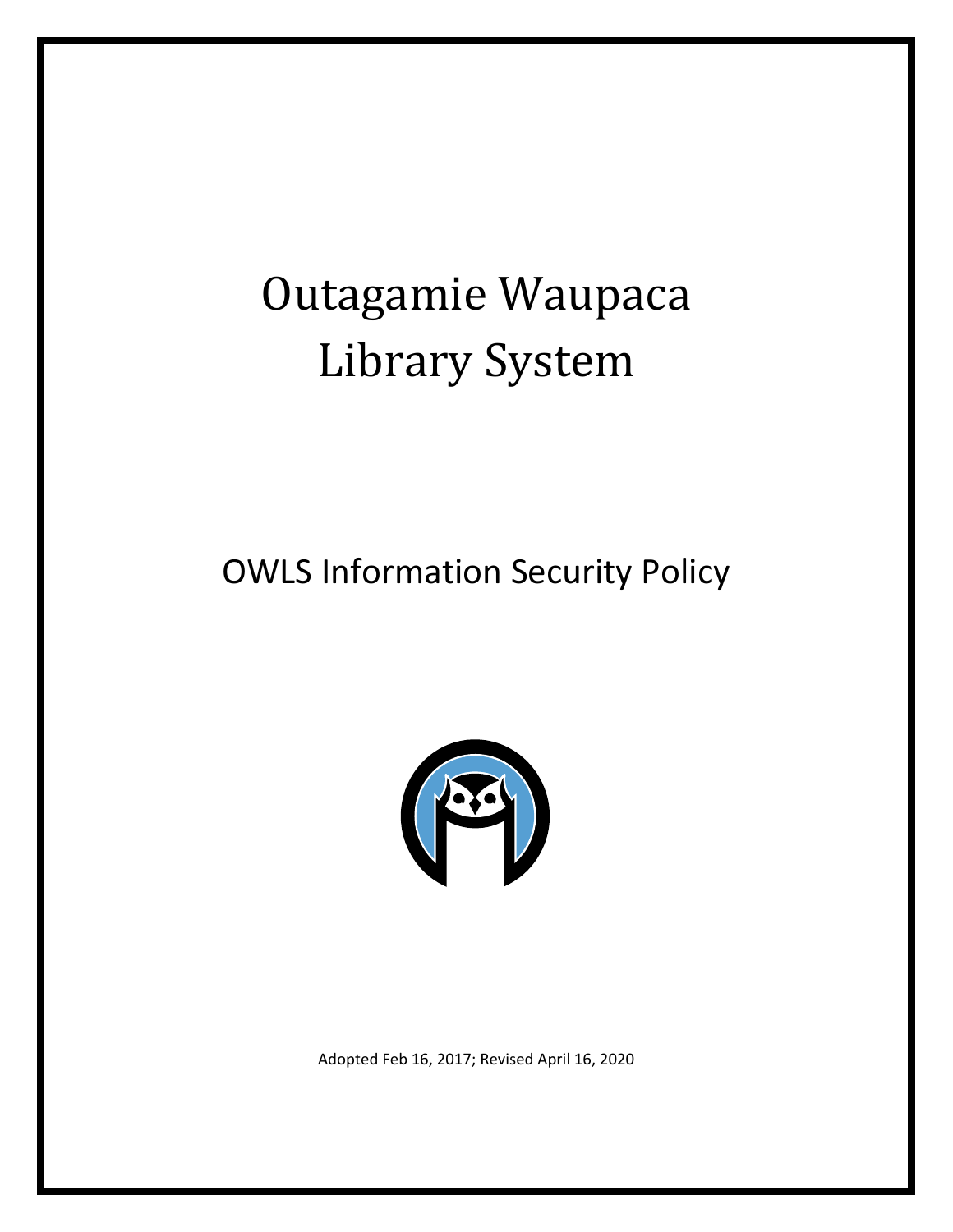### Contents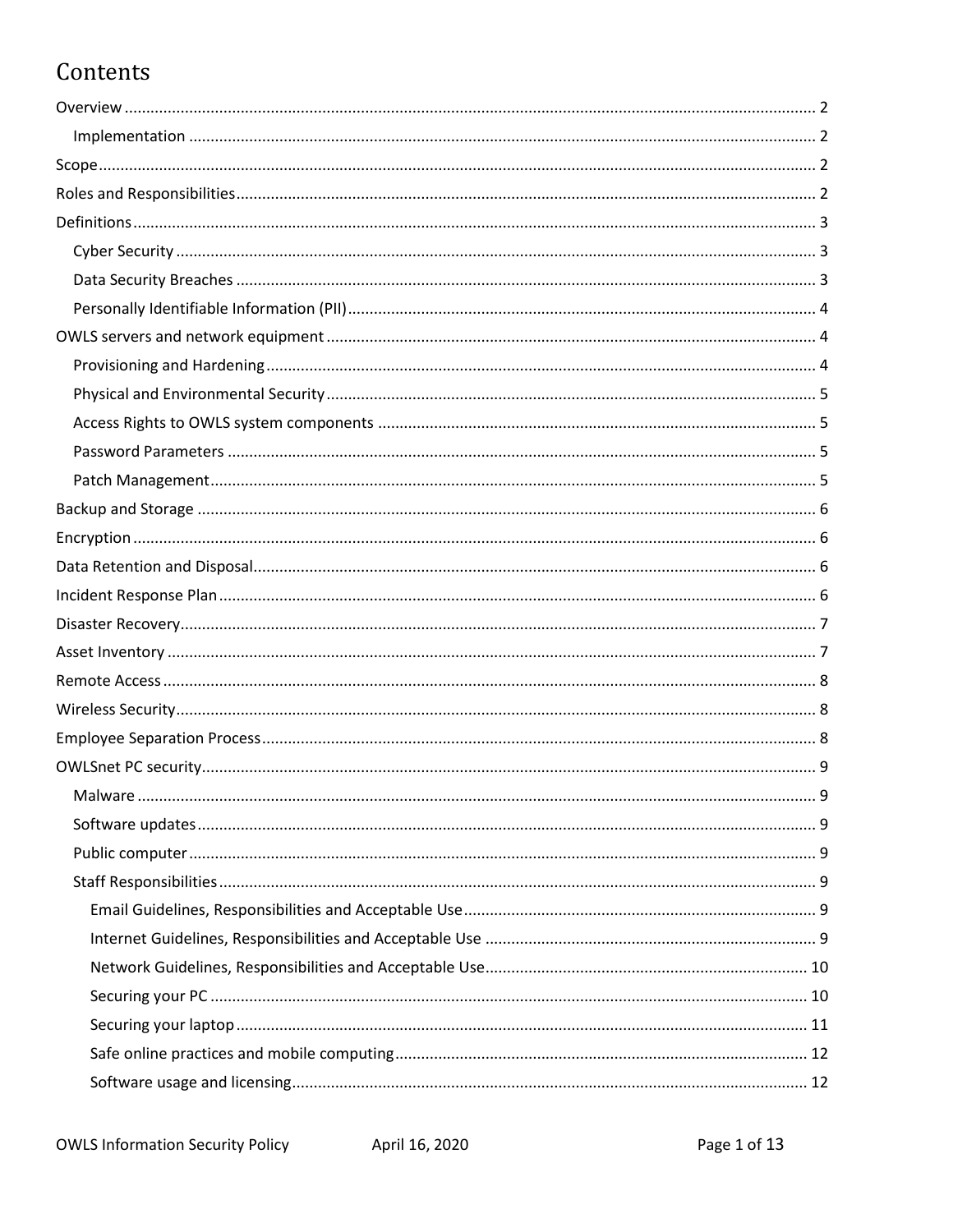### OWLS Information Security Policy and Supporting Procedures

### <span id="page-2-0"></span>**Overview**

This policy and supporting procedures are designed to provide OWLS with a documented and formalized information security policy in accordance with Requirement 12.1 of the PCI DSS standards. Additionally, this policy also serves as the organization's primary, enterprise-wide information security manual. Compliance with the stated policy and supporting procedures helps ensure the safety and security of all OWLS system components within the cardholder data environment and any other environments deemed applicable.

#### <span id="page-2-1"></span>*Implementation*

This comprehensive policy document is to be implemented immediately along with all relevant and applicable procedures. Additionally, this policy is to be evaluated by OWLS staff on an annual basis for ensuring its adequacy and relevancy regarding OWLS's needs and goals.

### <span id="page-2-2"></span>Scope

This policy and supporting procedures encompass all system components within the cardholder data environment that are owned, operated, maintained, and controlled by OWLS and all other system components, both internally and externally, that interact with these systems, and all other relevant systems.

- Internal system components are those owned, operated, maintained, and controlled by OWLS and include all network devices (firewalls, routers, switches, load balancers, other network devices), servers (both physical and virtual servers, along with the operating systems and applications that reside on them) and any other system components deemed in scope.
- External system components are those owned, operated, maintained, and controlled by any entity other than OWLS, but for which these very resources may impact the confidentiality, integrity, and availability (CIA) and overall security of the cardholder data environment and any other environments deemed applicable.
- Please note that when referencing the term "system component(s)" or "system resource(s)" it implies the following: Any network component, server, or application included in or connected to the cardholder data environment or any other relevant environment deemed in-scope for purposes of information security.

### <span id="page-2-3"></span>Roles and Responsibilities

• **Computer Network Manager:** Responsibilities include implementing the baseline configuration standards for all in-scope system components. This requires obtaining a current and accurate asset inventory of all such systems, assessing their initial posture with the stated baseline, and undertaking the necessary configurations.

Furthermore, this individual is also responsible for monitoring compliance with the stated baseline configuration standards, reporting to the Director all instances of non-compliance and efforts undertaken to correct such issues. Other duties include:

- $\circ$  Assessing and analyzing baseline configuration standards for ensuring they meet the intent and rigor for the overall safety and security (both logically and physically) of critical system components.
- $\circ$  Ensuring the asset inventory for all in-scope system components is in fact kept current and accurate.
- o Ensuring that network topology documents are also kept current and accurate.
- $\circ$  Facilitating requests for validation of baseline configurations for purposes of regulatory compliance assessments and audits – such as those for PCI compliance.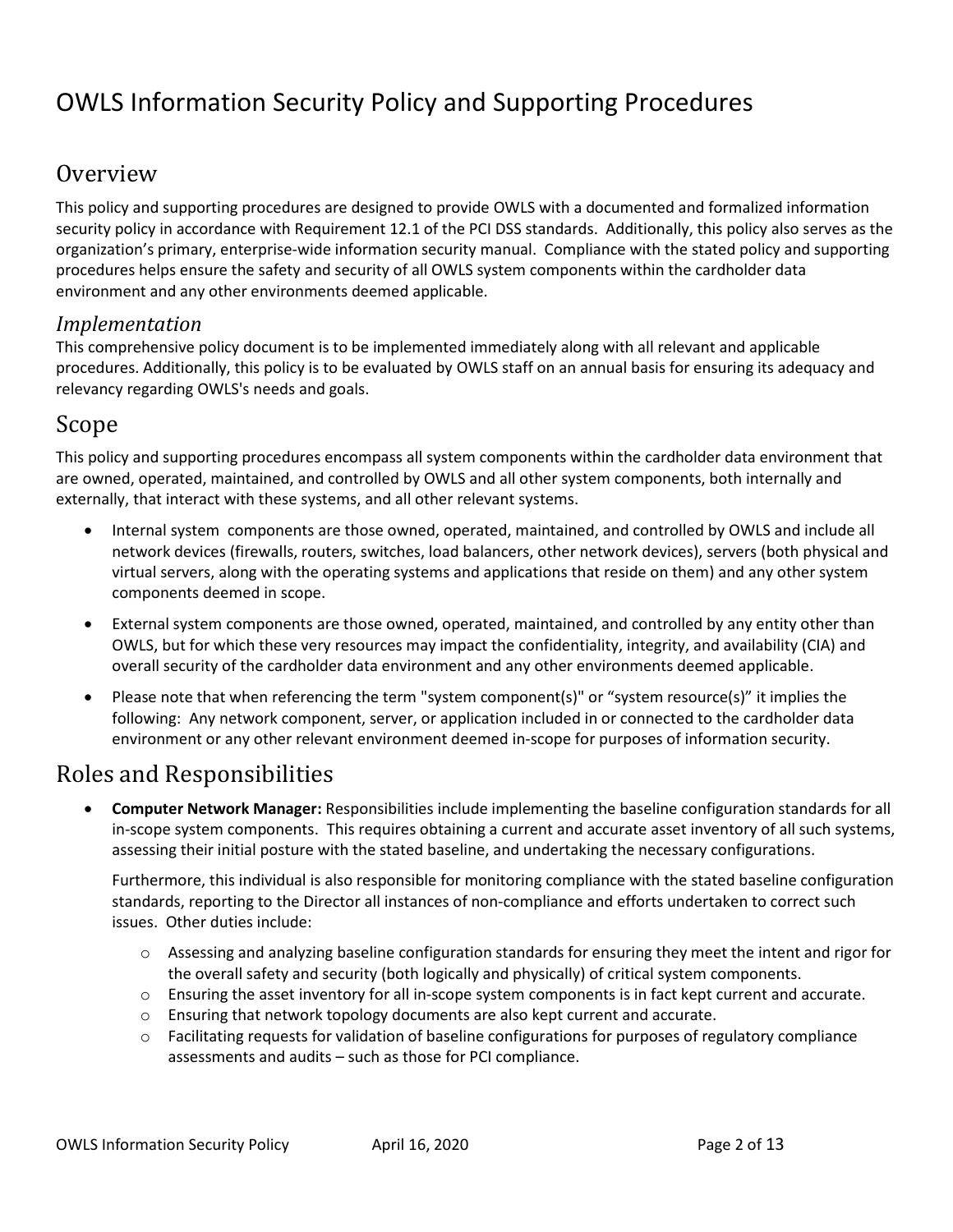o Continuous learning for purposes of maintaining an acceptable level of information security expertise necessary for configuration management.

Additional duties of the Computer Network Manager include the following:

- $\circ$  Establishing networking environment by designing system configuration; directing system installation; defining, documenting, and enforcing system standards.
- $\circ$  Optimizing network performance by monitoring performance; troubleshooting network problems and outages; scheduling upgrades; collaborating with network architects on network optimization.
- o Updating job knowledge by participating in educational opportunities; reading professional publications; maintaining personal networks; participating in professional organizations.
- o Securing network system by establishing and enforcing policies; defining and monitoring access.
- o Reporting network operational status by gathering, prioritizing information; managing projects.
- **OWLS, NFLS and member library staff:** Responsibilities include adhering to the organization's information security policies, procedures, practices, and not undertaking any measure to alter such standards on any such OWLS system components. Additionally, staff are to report instances of non-compliance to library or system management. Staff – while undertaking day-to-day operations – may also notice issues that could impede the safety and security of OWLS system components and are to also report such issues to library or system management.
- **Vendors, Contractors, Other Third-Party Entities:** Responsibilities for such individuals and organization are much like those stated for staff: adhering to the organization's information security policies, procedures, practices, and not undertaking any measure to alter such standards on any such system components.

### <span id="page-3-0"></span>Definitions

#### <span id="page-3-1"></span>*Cyber Security*

Here's one definition of cyber security:

*The various measures - such as the enforcement of policies, and the enactment of necessary processes and related procedures - for helping ensure the confidentiality, integrity, and availability (CIA) of information systems from malicious attempts in compromising system security that can ultimately disrupt, disable, destroy, and harm an organization's system resources.* 

It's about putting in place measures for protecting one's information systems from the ever-growing threats in today's cyber world. There's a tremendous effort currently underway by organizations all around the world, publicly traded companies, local, state, and federal agencies – and many other entities – to ensure the safety and security of their entire information systems landscape.

### <span id="page-3-2"></span>*Data Security Breaches*

A data security breach is defined as the intentional or unintentional release of secure information into an untrusted environment. Many of the most well-known data security breaches are a direct result of carelessness by individuals along with failing to update critical security measures. Numerous laws, regulations, and industry specific mandates requires organizations to not only put in place comprehensive measures for mitigating data security breaches, but also requirements for notifying individuals of such breaches.

As a staff member in an OWLSnet organization, you'll ultimately come across information deemed highly sensitive and confidential, so remember to ask yourself some basic questions, such as "Do I have the right to access this information, is the information being stored securely from unauthorized parties", and many other basic security questions. It's also important to note the different types of data security breaches, which - according to privacyrights.org - generally consist of the following: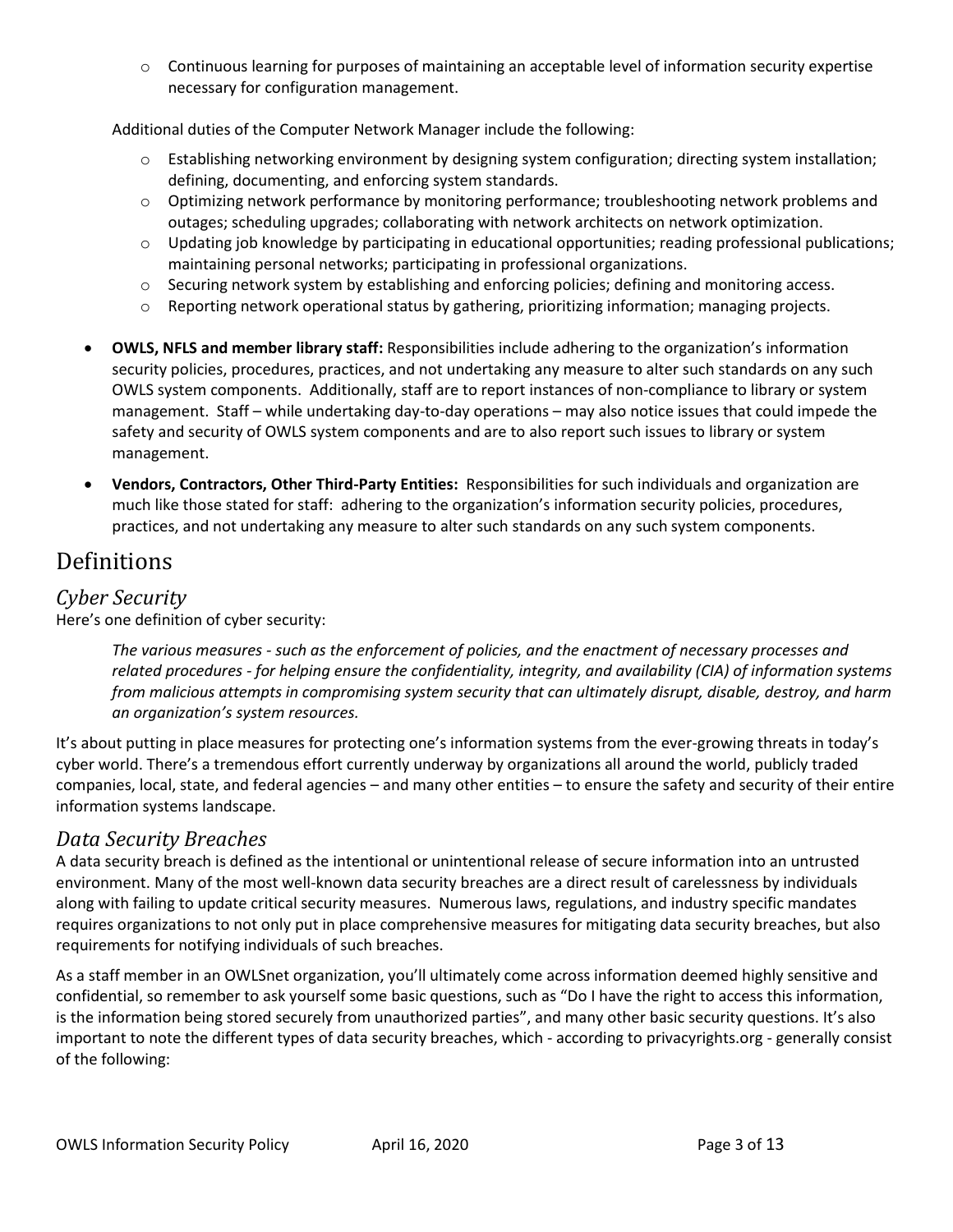- **Unintended disclosure** Sensitive information posted publicly on a website, mishandled or sent to the wrong party via email or any other type of end-user messaging technology.
- **Hacking or malware** Electronic entry by an outside party, malware and spyware.
- **Payment Card Fraud** Fraud involving debit and credit cards that is not accomplished via hacking. For example, skimming devices at point-of-service terminals.
- **Insider** Someone with legitimate access intentionally breaches information such as an employee or contractor.
- **Physical loss** Lost, discarded or stolen non-electronic records, such as paper documents
- **Portable device** Lost, discarded or stolen laptop, PDA, smartphone, portable memory device, CD, hard drive, data tape, etc.
- **Stationary device** Lost, discarded or stolen stationary electronic device such as a computer or server not designed for mobility.
- **Unknown** Anything outside of the above listed categories.

Our reliance on information technology - though plentiful with benefits - also brings large risk and even larger responsibilities by employees for being aware of any perceived or actual instances of intentional or unintentional release of secure information into an untrusted environment. Data security breaches are costly, extremely damaging, with longlasting negative effects. Again, if you see something, say something - immediately!

#### <span id="page-4-0"></span>*Personally Identifiable Information (PII)*

The ability to ensure the safety and security of PII for OWLS is highly dependent upon understanding what PII is. For our organizations, PII generally consists of the following:

- $\circ$  Full name, with all middle names (especially if the name is not common), address, date of birth, telephone numbers.
- o Any part of an individual's name that is stored or displayed in conjunction with any of the subsequent listings of data and information deemed personally identifiable
- o National or state identification information, such as passports, visas, permanent residence cards, voting information, social security number (United States), driver's license or any other type of unique identifier used on a national level, state or local level.
- o Digital Identifiers, such as IP addresses, usernames, passwords, etc.
- o Financial and Accounting records, such as banking, mortgage, revolving debt and tax information, along with credit and debit cards.
- o Any other information deemed PII, but not listed above

In summary, PII consists of both the *data and information* that is unique to an individual and the *source* of the applicable data and information. For example, a social security number is the "data and information" of PII and the social security card or anywhere the number is found, imprinted, stored, or kept is the "source" of PII.

### <span id="page-4-1"></span>OWLS servers and network equipment

### <span id="page-4-2"></span>*Provisioning and Hardening*

All OWLS system components are to be properly provisioned, hardened, secured, and locked down for ensuring their confidentiality, integrity, and availability (CIA). The following provisioning and hardening procedures will be applied as necessary when deploying system components onto OWLS's network:

• Vendor-supplied default settings are changed.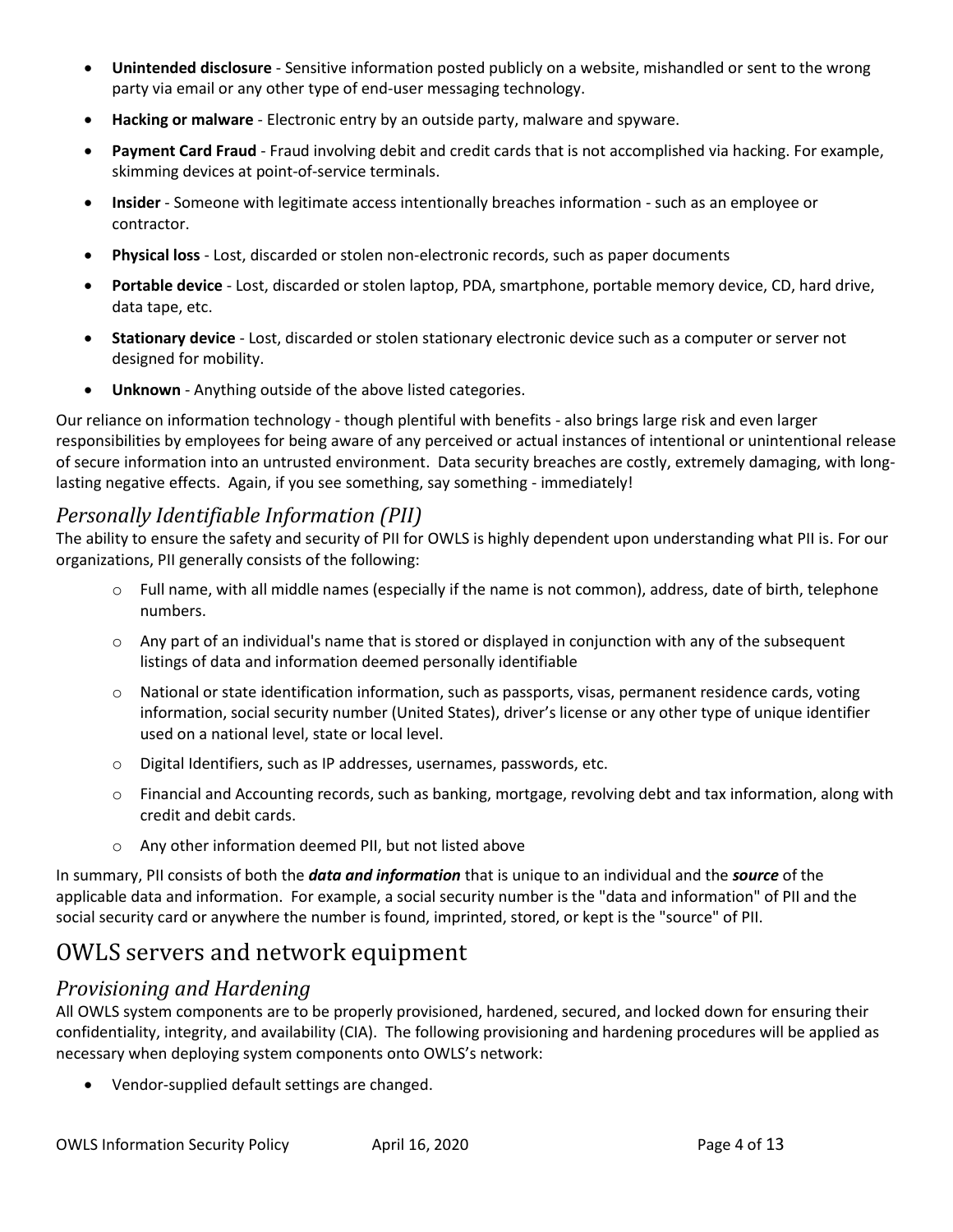- All unnecessary accounts are eliminated.
- Only necessary and secure services, protocols and other essential services are enabled as needed for functionality.
- All unnecessary functionality is effectively removed.
- All system security parameters are appropriately configured.

The provisioning and hardening process will be undertaken by the Computer Network Manager with assistance from other IT personnel as needed.

#### <span id="page-5-0"></span>*Physical and Environmental Security*

OWLS will implement necessary physical security controls for all OWLS network components. Network components will be stored in a server room that is secured and monitored at all times and whereby only authorized personnel have physical access to the specified system components. The following controls apply to the server room:

- Adequately protect all system components.
- Kept locked at all times. Access will be by means of a badge reader, and only authorized personnel will have credentials to unlock the door.
- Security alarms that are active during non-business hours, with alarm notifications directly answered by a thirdparty security service or local police force.
- Temperature monitoring and notification.
- Appropriate fire detection and suppression elements, along with fire extinguishers placed in mission critical areas.
- Appropriate environmental conditioning, including air conditioning, dehumidifying, and heating.
- Appropriate power protection devices for ensuring a continued, balanced load of power to the specified system resource, thus mitigating power surges and spikes.

#### <span id="page-5-1"></span>*Access Rights to OWLS system components*

Access rights to OWLS system components are limited to authorized personnel only.

Additionally, staff with elevated and/or superuser privileges, such as the Director, Computer Network Manager, OWLSnet Manager, Library Services Manager, and Computer Technology Coordinator are responsible for ensuring access rights for staff are commensurate with roles and responsibilities within OWLS.

When possible, functions (such as read, write, edit, etc.) are not grouped together and staff and administrators are not granted access to multiple functions. By effectively separating access rights to system components whereby only authorized individuals have access to the minimum rights needed to perform their respective duties, OWLS is adhering to the concept of "least privileges", a well-known and best practices rule within information technology.

Passwords used by all staff must meet or exceed all stated OWLS policies for password complexity requirements.

#### <span id="page-5-2"></span>*Password Parameters*

- Password parameters are set to require passwords to be at least eight characters long.
- Password parameters are set to require passwords to contain both numeric and alphabetic characters.
- Passwords for new staff are set to a unique value.

#### <span id="page-5-3"></span>*Patch Management*

On a quarterly basis, the Computer Network Manager will evaluate the need and risk for installing new patches or updates on all OWLS servers.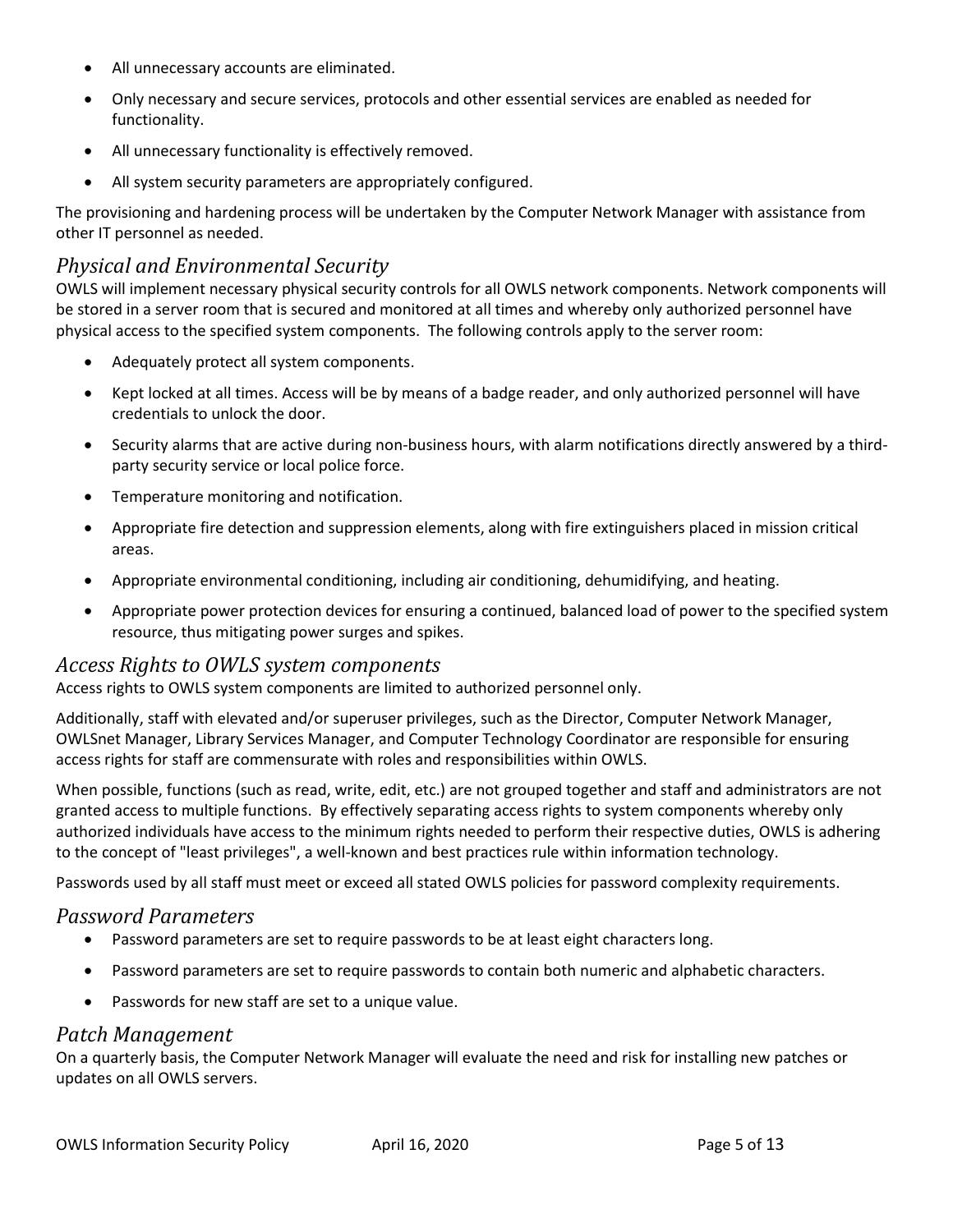OWLS will follow recommendations from the ILS (Integrated Library System) vendors for servers supporting the Integrated Library System and Discovery Layer.

### <span id="page-6-0"></span>Backup and Storage

Data backup and storage procedures for OWLS system components are to be initiated by the Computer Network Manager, OWLSnet Manager, or Library Services Manager.

All of the OWLS servers are backed up daily using the full backup option. All backups are performed in the evening between the last library closed and the first library open times. Office 365 files and email are backed up daily using a third-party cloud-to-cloud service.

The Computer Network Manager receives notification of all server backups. The Computer Network Manager, OWLSnet Manager, and Circulation Specialist are notified of all ILS and Discovery backups.

Incident responses are determined by the Computer Network Manager, OWLSnet Manager, or Library Services Manager with consultation from other staff and the Integrated Library System (ILS) vendor's support team as necessary. Retention periods for all data backups are defined by the number of rotating sets of backup tapes. Additionally, when data has been compromised due to any number of reasons, appropriate restore procedures will be enacted that allow for complete, accurate, and timely restoration of the data itself.

### <span id="page-6-1"></span>Encryption

SSL layer encryption is required for command line access to ILS servers. Additionally, computers used to access the ILS remotely, via wireless access, will have their hard drives encrypted.

### <span id="page-6-2"></span>Data Retention and Disposal

It is company policy to limit data storage amount and retention time to that which is required for legal, regulatory and business requirements. OWLS has adopted and follows the Record Retention Schedule for Wisconsin's Public Libraries and Public Library Systems adopted by the Wisconsin Public records Board on June 12, 2017.

The following methods are to be utilized for both hard copy and electronic data:

• Purging and deleting data from all system components. This can be done by utilizing a secure wipe program in accordance with industry-accepted standards for secure deletion (i.e., degaussing).

For electronic media stored on system components that are no longer in use, data is to be disposed of through disintegration, shredding, incineration by a licensed incinerator or pulverization.

### <span id="page-6-3"></span>Incident Response Plan

OWLS has many security procedures in place to prevent security breaches, including properly configured computers, servers, and networks. However, no plan is foolproof, so OWLS is prepared to act in the event of a security breach.

In the event that a security breach is discovered or suspected, the person who discovers the incident should call the OWLS office. This person may be a staff member of an OWLSnet member library, or a staff member of OWLS or NFLS. If the incident occurs outside of office hours, OWLS system staff should be contacted using the after-hours call list distributed to all member libraries and system staff.

Examples of potential security breaches include: Theft or loss of computers and laptops, flash drives, electronic media or paper files that include PII (personally identifiable information), insecure storage or transmission of PII and other sensitive information, servers or passwords hacked or revealed, computers or servers infected with a virus or other malware, or insecure disposal or re-use of devices with sensitive information.

The OWLS employee who takes the call will immediately contact the Computer Network Manager, OWLSnet Manager, Library Services Manager, and OWLS Director. One of these individuals will start the OWLS Incident Response Form, which will be followed through until the incident is complete.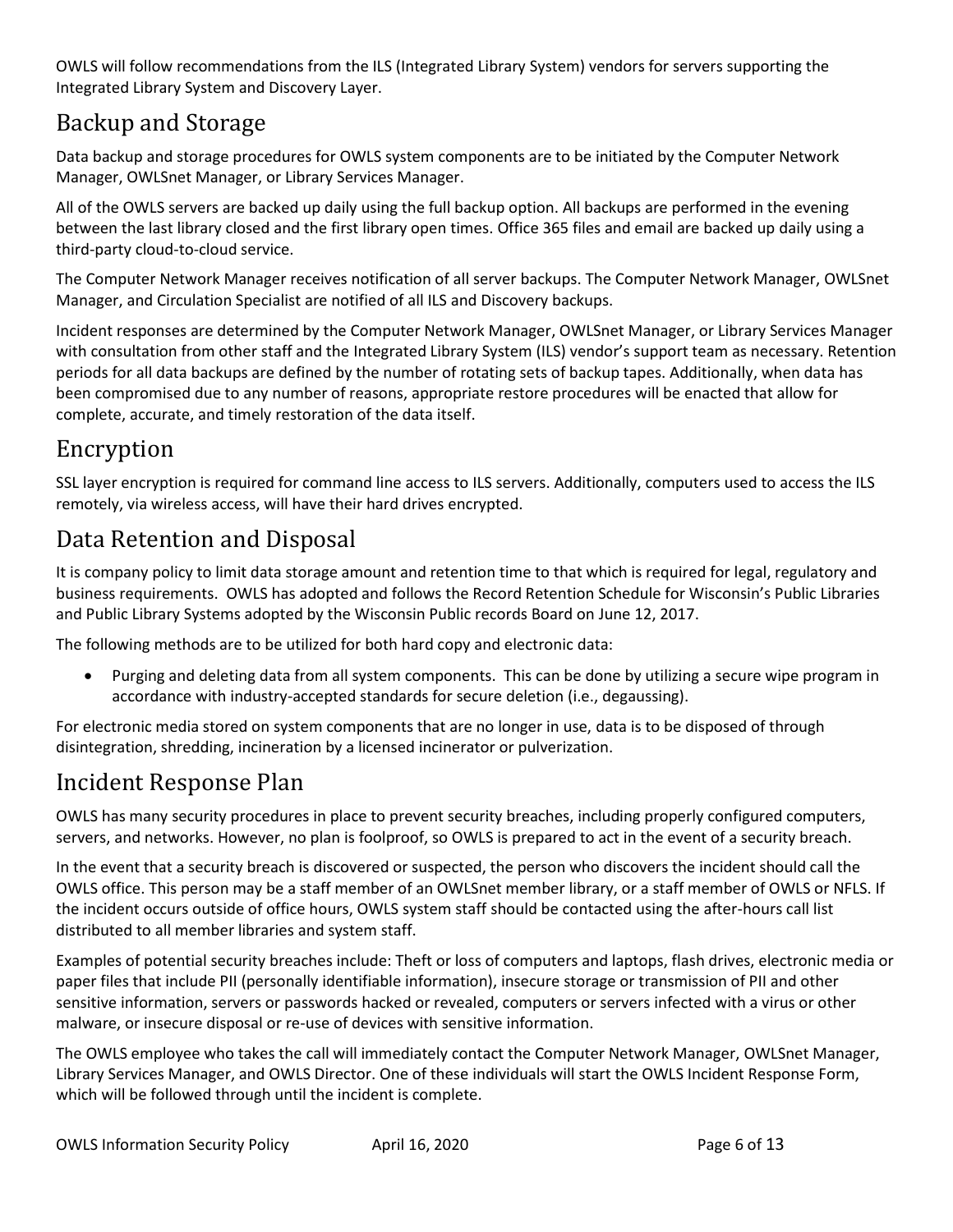Actual responses to the security breach will depend on the exact nature of the breach. The management of OWLS will immediately act to stop any continued breach from taking place. This may include taking services or servers offline to preserve data and prevent the problem from continuing.

If it is determined that a security breach is likely, OWLS staff will notify the cyber security insurance company. If necessary, OWLS will rebuild, reconfigure or use backup media to restore processes to a pre-breach status.

After the incident is complete, OWLS will review the incident response and determine what, if any changes should be made to existing security practices and incident response practices.

NFLS and OWLSnet member library staff will be informed of the status of the reported security breach, the outcome and any changes that result from the incident evaluation.

### <span id="page-7-0"></span>Disaster Recovery

OWLS has a service disruption procedure in place. OWLS will work on implementing a more comprehensive Disaster Recovery Plan in 2021. In the meantime, OWLS will continue to follow agreed upon practices of having full backups stored off site for all critical system components.

### <span id="page-7-1"></span>Asset Inventory

OWLS will identify all applicable unique identifiers and necessary data elements for successfully tracking and managing the OWLS servers and network equipment. At a minimum, the following elements will be used for asset inventory, when applicable:

- Type of system resource Network devices (firewalls, routers, switches, load balancers, etc.), Servers (physical and or/logical, and the underlying operating systems and applications residing on such servers).
- Version number or application type
- Primary function
- Physical element: A stand-alone product, or a virtual element, such as an instance, etc.
- Internal hostname
- Name of product or solution (such as the vendor purchased from)
- Serial number some other type of non-hostname identification element
- IP address
- Physical location
- Logical location
- Party or parties responsible for system administration
- Detailed listing of any regulatory compliance mandates, such as those for PCI compliance.
- Detailed listing of any solutions configured onto or supporting the system resource if applicable, such as the following:
	- o Audit trails and logging
	- o Anti-virus
	- o Other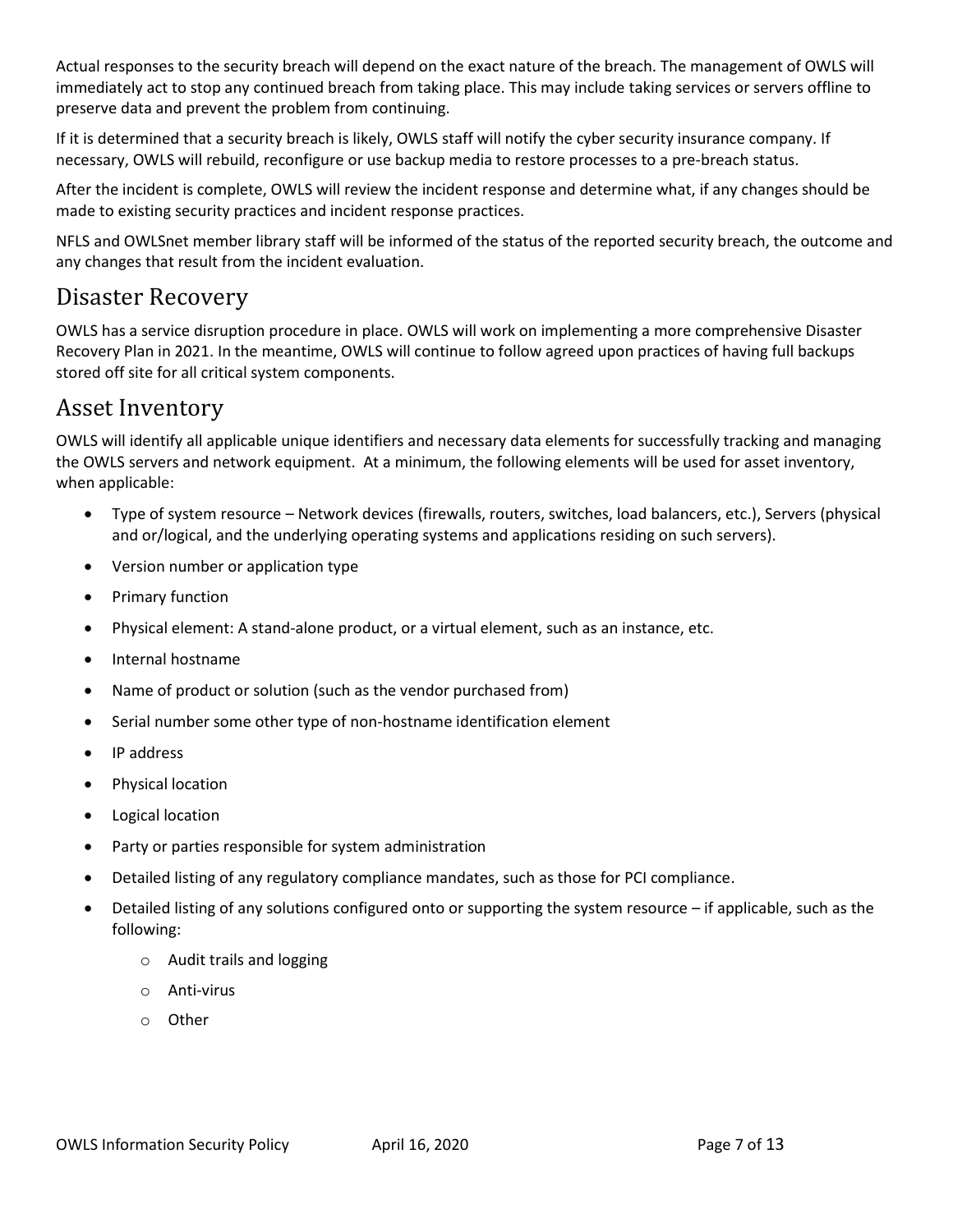### <span id="page-8-0"></span>Remote Access

All access to OWLS system components initiated outside the organization's trusted network infrastructure is to be considered "remote access", and as such, only approved protocols are to be used for ensuring that a trusted connection is initiated, established and maintained. Specifically, all staff members are to utilize approved technologies, such as IPSec (such as Splashtop or Chrome Remote Desktop) and/or SSL Virtual Private Networks (VPN) for remote access, along with additional supporting measures as appropriate, such as Secure Shell (SSH).

Additionally, all PCs (both company and employee-owned) are to have current, up-to-date anti-virus software installed, while also utilizing any other malware utilities as needed for protecting the PCs and the information traversing to and from the remote access connection. This may also include the use of personal firewall software, along with enhanced operating system settings on the applicable PCs.

### <span id="page-8-1"></span>Wireless Security

Most of the OWLSnet wireless networks are publicly accessible, by design.

Implementing and maintaining a WLAN requires adherence to the following stated guidelines for ensuring the safety and security of the wireless platform itself.

- **Secure Deployment:** All WLAN devices and supporting resources, such as wireless access points, and other network devices, are to be positioned in a manner for discouraging unauthorized physical access and modification. Additionally, they are to be secured with approved fixtures for mitigating any unnecessary movement. Additionally, the LibraryGuest WLAN platforms are to be logically segregated from the library wired networks, which can be achieved by utilizing firewalls, VLANS and other access control methods.
- **Asset Inventory:** Once all WLAN devices are safely secured, a complete asset inventory is to be taken, documenting all necessary information, such as physical location, and corresponding unique identifiers (i.e., hostnames, serial numbers, etc.). This is handled by the wireless management dashboard.
- **Configuration of Wireless Access Points:** The following measures are to be undertaken regarding WLAN platforms:
	- o All non-public SSIDs will use a "closed network" concept, whereby the SSID is actually not broadcasted (if allowable), rather, it must be entered into the client application.
	- o All non-public WLAN SSIDs will use MAC Address filtering.
	- o All non-public WLAN SSIDs will use the strongest encryption algorithm currently available (WPA2), and use other forms of encryption as needed, such as VPN, SSL | TLS, etc.
	- o Protect all sensitive wireless access points information, such as administrator passwords, SSID password, keys, etc. with approved security measures.
	- o Enable logging features and ensure that all logs and audit trails are sent to a remote logging server and retained as necessary (i.e., regulatory compliance laws, etc.).
	- o At the discretion of the member library, public access to the LibraryGuest SSID can be disabled during non-business hours.

### <span id="page-8-2"></span>Employee Separation Process

OWLS will follow the Employee Separation Checklist when staff leave OWLS. A modified version of this form will also be used to remove access to OWLSnet computers and services when NFLS and OWLSnet member library staff leave employment.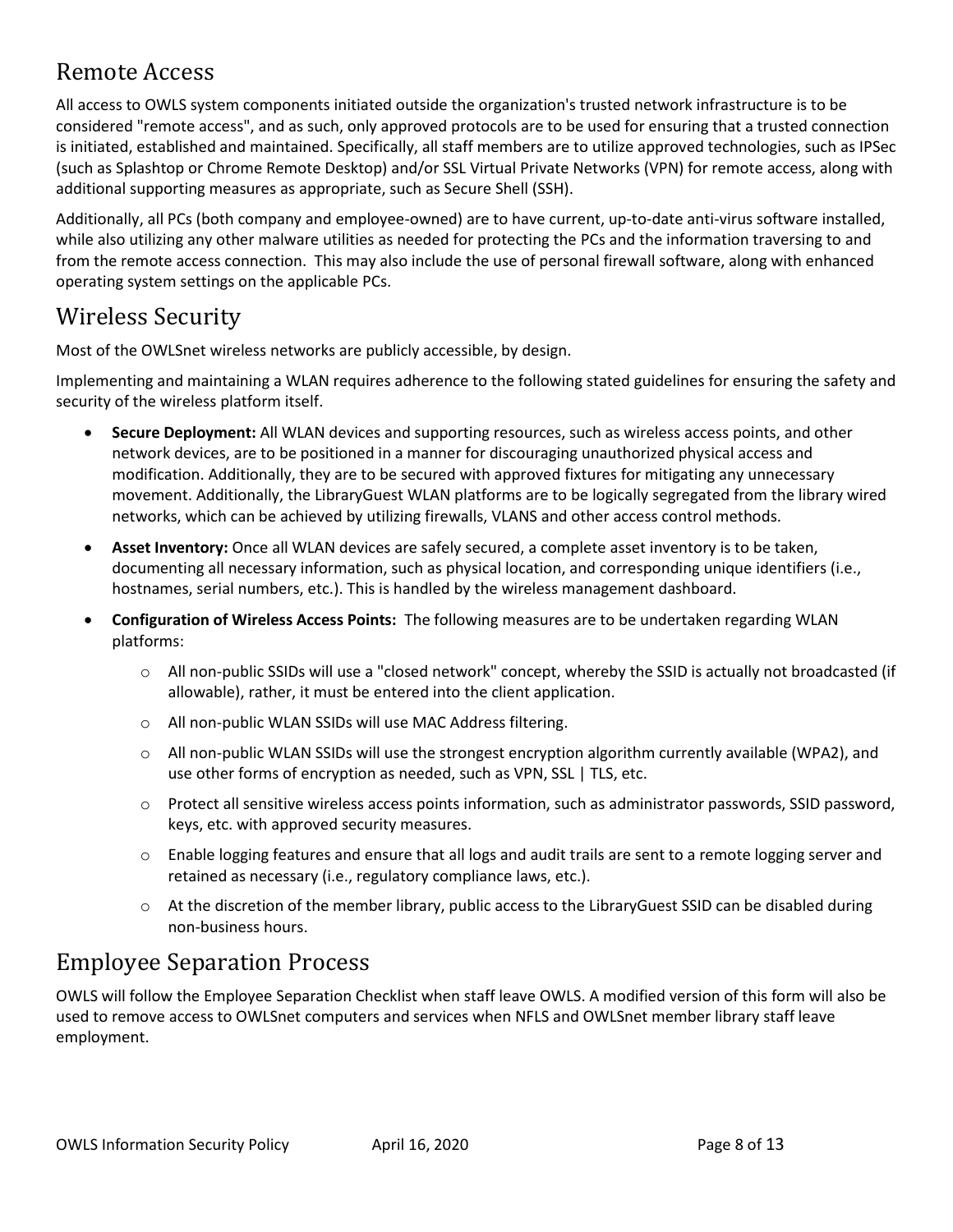### <span id="page-9-0"></span>OWLSnet PC security

#### <span id="page-9-1"></span>*Malware*

Malicious software (malware) poses a critical security threat to OWLS system components, so OWLS has taken measures to protect against viruses, worms, spyware, adware, keyloggers, rootkits, trojan horses, ransomware, and many other forms of harmful code and scripts.

OWLS will deploy anti-virus (AV) solutions on all applicable system components and OWLSnet PCs. OWLS will strive to install the latest version of the antivirus software, enabled for automatic updates and configured for conducting periodic scans as necessary. Because strong and comprehensive malware measures are not just limited to the use of AV, additional tools are to be employed as necessary for eliminating all other associated threats, such as those discussed above. The seriousness of malware and its growing frequency of attacks within organizations require that all IT personnel within OWLS stay abreast of useful tools and programs that are beneficial in combating harmful code and scripts.

#### <span id="page-9-2"></span>*Software updates*

OWLSnet IT staff will work with staff at system offices and member libraries to keep software supported by OWLSnet (Microsoft operating system, antivirus, PC protection) up-to-date.

#### <span id="page-9-3"></span>*Public computers*

OWLSnet installs software intended to protect public computers from changes to initial configuration and infection by malware, intended to protect the computer, other devices on the local area network and the wide area network. OWLS and NFLS member staff will investigate and work with the software vendor to correct any problems with this software that allows changes of any kind to the initial configuration.

#### <span id="page-9-4"></span>*Staff Responsibilities*

<span id="page-9-5"></span>Email Guidelines, Responsibilities and Acceptable Use

- The use of OWLSnet email resources is to be used primarily for official library purposes. While email is often used to communicate with friends, family members and other non-professional acquaintances, it is advised and encouraged to limit the extent of OWLSnet email resources for interaction and communication with these respective parties. Communication with friends, family members and other non-professional acquaintances should be conducted with the use of a personal, non-OWLS or -NFLS email address.
- Staff are to protect the privacy of their email accounts, which includes safeguarding passwords at all times and not allowing passwords to be viewed and copied by any other individual.
- Staff are to have their access rights permanently revoked from all computing systems that allow for access to email accounts after their employment is complete. This includes the disabling of email accounts and passwords for any user no longer employed by OWLS, NFLS or any OWLSnet member library. Terminated users will not be allowed to have any e-mails forwarded to them once they have been terminated.

Directors may request that after a change of password, email accounts either remain accessible to current staff or are forwarded to current staff for up to three months. Under special circumstances these email accounts may be accessible or forwarded for up to 6 months.The following activities are considered **unacceptable** by staff:

• Any activity resulting from the use of OWLSnet email resources that may potentially compromise the organization's network infrastructure, cause harm to other related systems, cause harm or pose a significant financial, operational, or business threat to the organization because of inappropriate and unacceptable use of email.

#### <span id="page-9-6"></span>Internet Guidelines, Responsibilities and Acceptable Use

OWLS has established the following general guidelines, responsibilities, and acceptable uses for the internet as described below.

• When downloading content from the Internet, all files must be scanned with appropriate anti-virus software.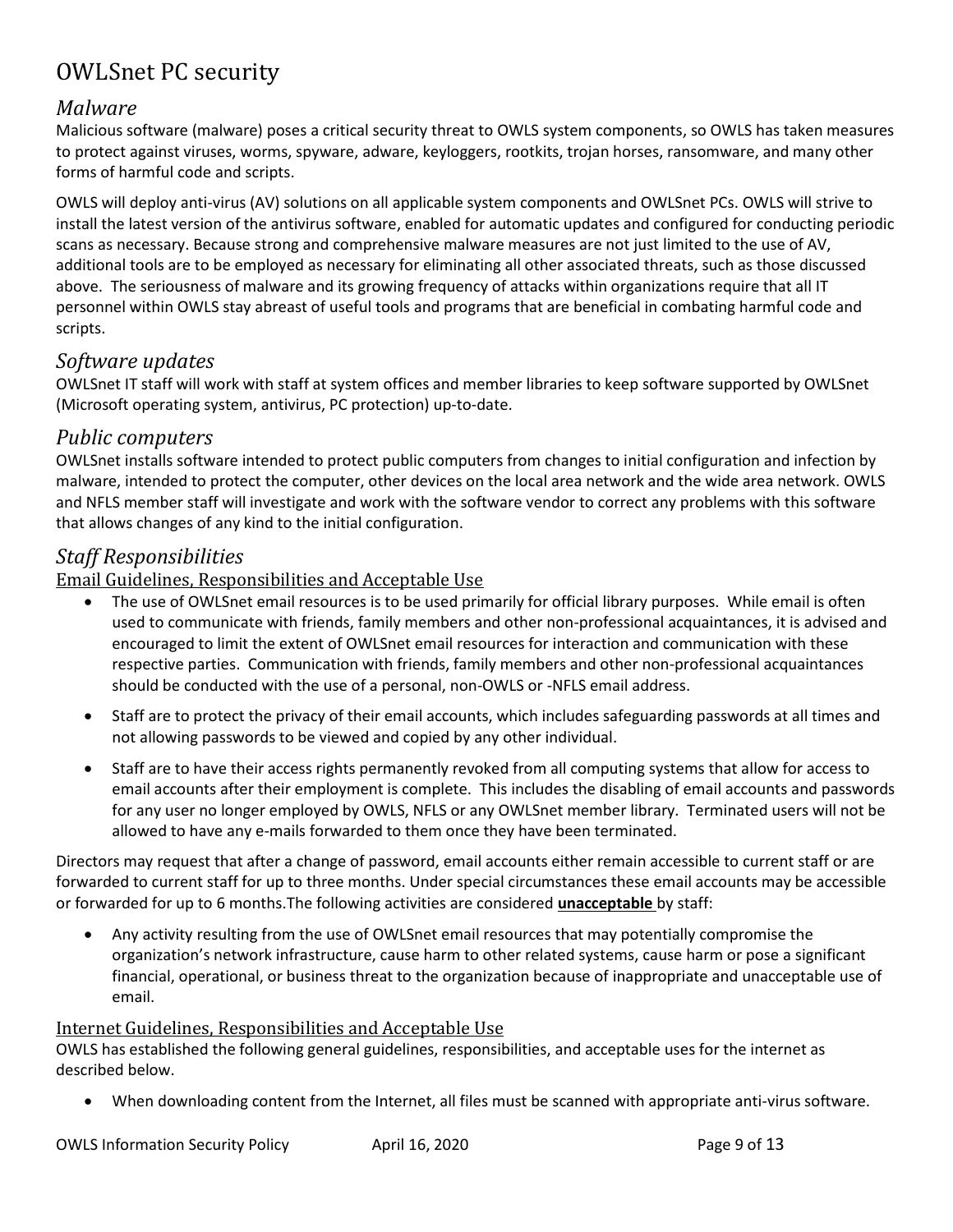- The use of OWLSnet Internet resources is to be used primarily for official business purposes only. While the use of the Internet is often used to communicate with friends, family members and other non-professional acquaintances, it is advised and encouraged to limit the extent of OWLS Internet resources for interaction and communication with these respective parties. Thus, communication with friends, family members and other non-professional acquaintances should be conducted with the use of a personal, non-OWLSnet Internet resources, primarily outside of normal business hours.
- OWLS reserves the right, without notice, to monitor all Internet activity as needed.
- Staff are to have their access rights permanently revoked from all computing systems that allow for access to Internet resources once their employment is complete. This includes the disabling of all accounts and passwords for any user no longer employed by OWLS, NFLS or any OWLSnet member library.

#### The following activities are considered **unacceptable** by staff:

• Any activity resulting from the use of OWLSnet Internet resources that may potentially compromise the organization's network infrastructure, cause harm to other related systems, cause harm or pose a significant financial, operational, or business threat to the organization because of inappropriate and unacceptable use of OWLS Internet resources.

### <span id="page-10-0"></span>Network Guidelines, Responsibilities and Acceptable Use

[Please refer to the OWLSnet Network Connection Policy.]

#### <span id="page-10-1"></span>Securing your PC

Protecting your PC area - specifically your desktop computer and other supporting devices - is an important duty all employees should take very seriously. Employees spend long hours at their PCs, so it's critical to implement the following best practices:

- **It's your PC.** It should primarily be used for library purposes. Depending on your library, it may also be fine to conduct personal activities, such as checking your email, logging into online banking, or accessing social media platforms, such as Facebook and LinkedIn. Be aware that using your PC for personal uses may expose your PC to unsuspected malware.
- **Use strong passwords.** While some passwords will be given to you by system staff, it's important to make other passwords you use unique, never using information pertaining to your favorites sports team, home address, middle name, etc.
- **Security updates.** Make sure your PC has all the required security updates for the operating system and all other applications running. This also means having anti-virus running at all times and conducting periodic scans. Additionally, the use of anti-spyware may also be required as it provides additional layers of protection, especially during Internet usage. While most of the security updates are "pushed" out and managed by I.T. personnel, at times you may need to accept these updates.
- **Don't alter security settings.** Your PC has been configured for maximum security along with performance, so do not attempt to disable or modify configuration settings to the operating system or any other applications. Doing so may increase security vulnerabilities that would ultimately allow malicious files and other harmful scripts to reside on the PC.
- **Don't install any unapproved software.** Don't download or install additional software that has not been approved by the library or system as it may contain malicious files, could consume additional resources, or is simply not professionally suitable for the work environment.
- **Removable storage devices.** They're easy-to-use, inexpensive, and a great way for transferring information, yet they're also incredibly dangerous when the wrong information is on them and in the wrong hands. Removable drives such as thumb drives, external hard drives, and other removal storage and memory devices should never contain highly sensitive and confidential information, such as Personally Identifiable Information (PII), or any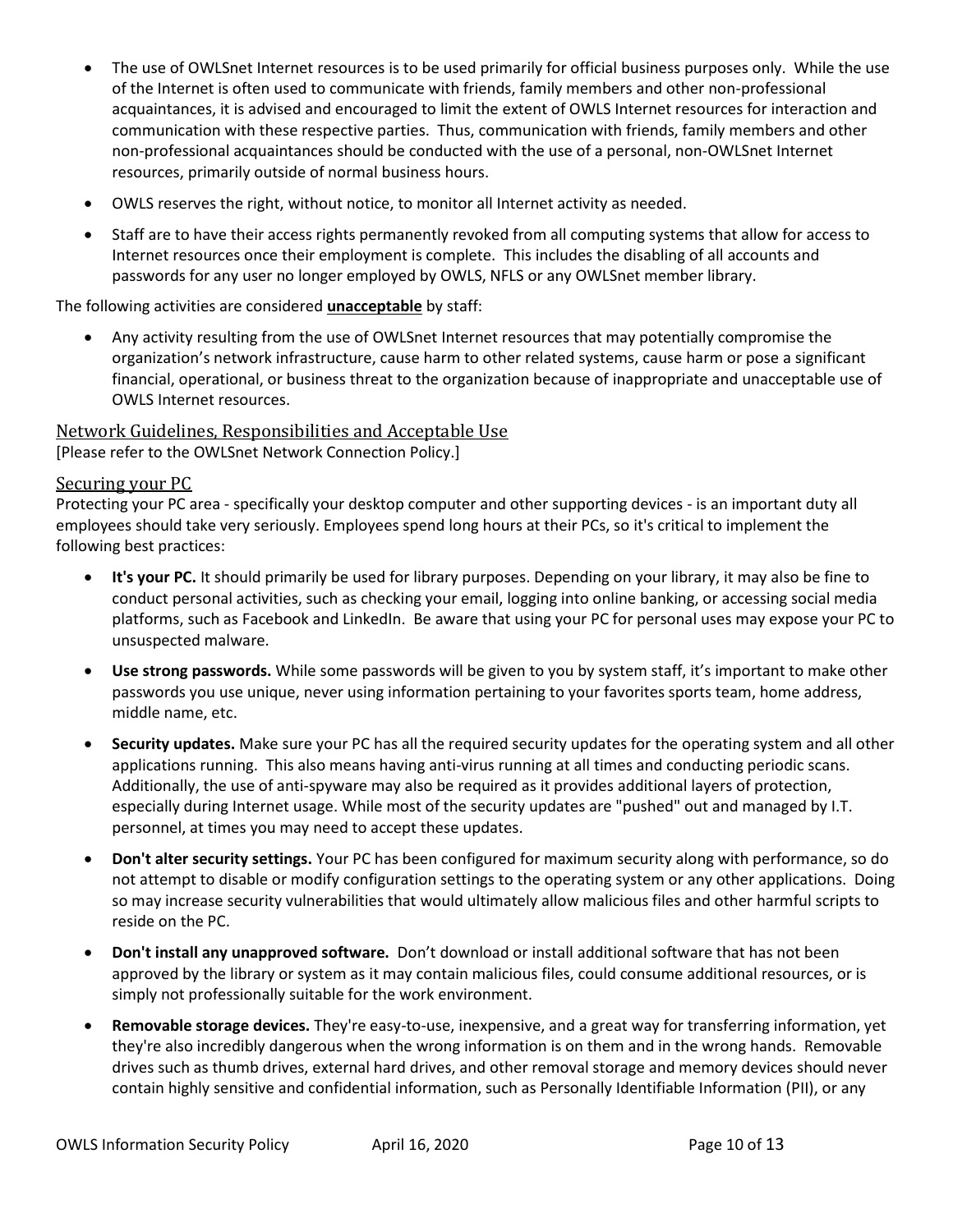other data deemed privileged. Such information should be transferred over the network using approved protocols and reside on servers owned or licensed by OWLS.

- **Use caution with email.** Be careful when opening emails from unknown parties, especially attachments. If it looks suspicious, do not open the email under any circumstances. Additionally, avoid clicking on links or banner advertisements sent to you as these often contain spyware, malware, etc.
- **Handle private information with care.** Patron privacy is a requirement of Wisconsin law, so please make every effort to protect its confidentiality and integrity. Don't divulge such information to unintended parties (either electronically, or in hard copy or in easily overheard conversation) and never leave items with confidential information (both hard copy and electronic media) unattended in public at any time (i.e., coffee shops, training seminars, conferences, etc.). It's best if all confidential patron information stays in the library.
- **Report security issues immediately.** Remember, if you see something, say something and immediately. You have a responsibility for helping protect the organization, which means being aware of your surroundings and reporting suspicious activity to authorized personnel – immediately. From seeing a door ajar that shouldn't be to finding sensitive documents lying in a commons area, you need take action.

#### <span id="page-11-0"></span>Securing your laptop

Securing your laptop at all times is extremely critical, and it requires comprehensive measures regarding its physical security, while also protecting all electronic data residing on it. From travelling for meetings to connecting to open public wireless access points, your laptop is a constant target, so beware. Take the following precautions for securing what's arguably one of your most important possessions:

- **Use Encryption.** The use of full-disk encryption ensures that safety and security of data (i.e., user files, swap files, system files, hidden files, etc.) residing on your laptop, especially if it's stolen, lost, or misplaced.
- **Use Anti-virus.** It's one of the most fundamentally important and often not used security software, so make sure your laptop has anti-virus running at all times, along with its scanning at regular intervals for viruses, and that the software is current.
- **Turn on your firewall.** Blocking suspicious traffic is essential for laptop security, so turn on and "enable" your default personal firewall or an approved personal firewall software appliance, for which there are many available.
- **Use strong passwords.** When turning on your laptop, your initial password should be extremely strong, with a combination of letters, numbers, and symbols used. Once your initial password is compromised, the contents of your entire laptop (especially if you're not using full-disk encryption) can be compromised. Don't use terms and phrases for which somebody might find an association with you, such as favorite football team, home address, middle name, etc.
- **It's your laptop.** Therefore, don't let other individuals use it, especially if it's somebody you don't know. When situations arise that require it to be used by someone other than you, create a guest account for their use.
- **Secure it physically.** A good investment is a security cable with a lock for securing your laptop at a PC or any other location that requires such. They're relatively inexpensive and a great deterrent to any thief.
- **Keep a watchful eye.** Don't ever leave your laptop unattended in any public venue or location not considered safe. That means not using the coffee house phrase "can you watch my laptop for a minute as I go to the restroom", or any other similar thought process. Being vigilant and watchful at all times is a must for the safety and security of your laptop, so remember – do not leave it unattended – plain and simple. If you have to leave in your hotel room or some other location, then remove it from sight and place under a pillow, in a closet, or some other location. The best safety measure is to carry it with you at all times.
- **Place your contact information somewhere visible.** Because most people are honest and trustworthy, should your laptop be stolen, misplaced or lost – and then subsequently found by a good Samaritan – you'll clearly want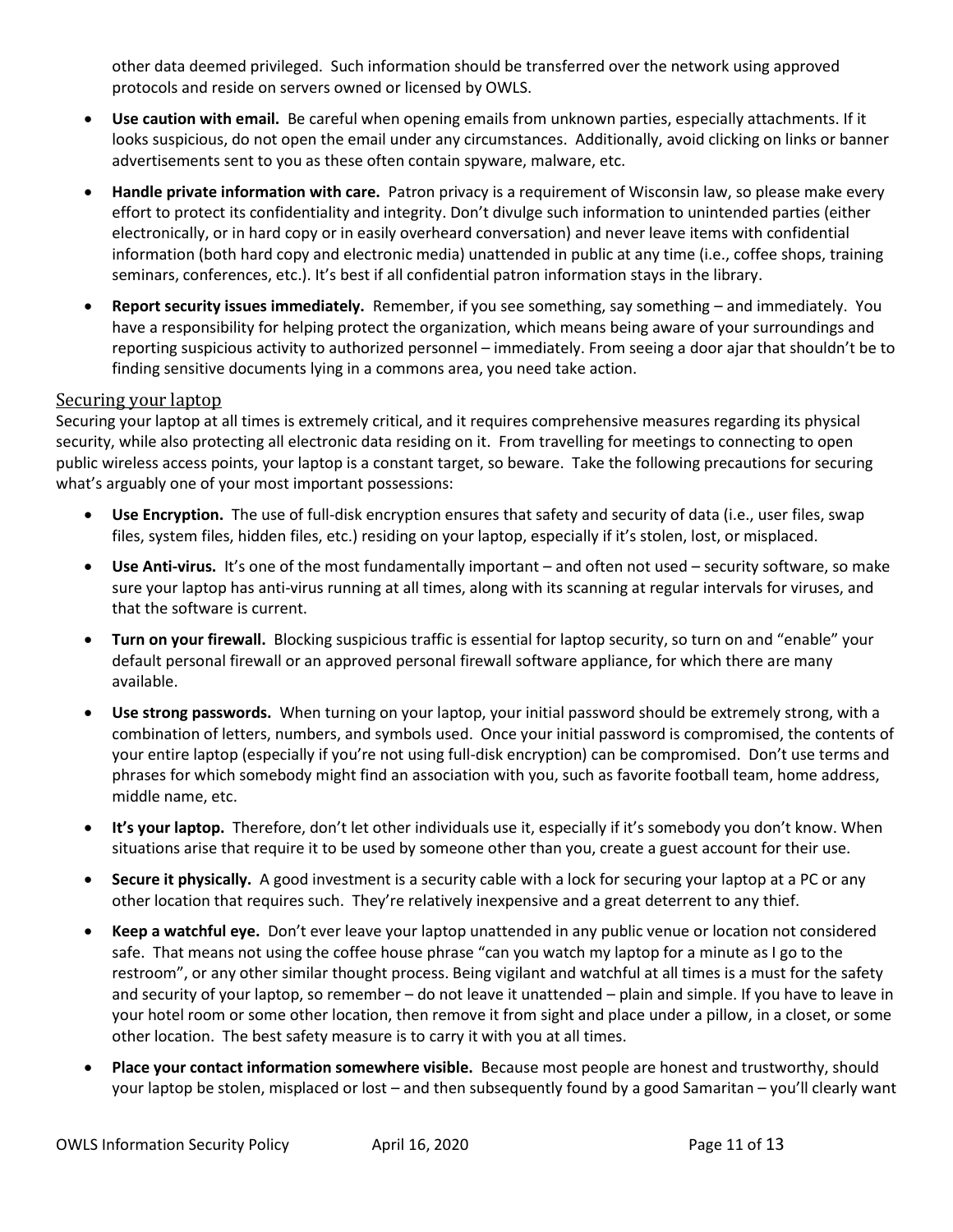your name, phone number, address, and/or email visible on it. Put a sticker on the cover or back of your laptop with all your relevant contact information.

- **And if your laptop is stolen.** Laptops unfortunately do get stolen, so think and act quickly, which means reporting the theft to local authorities along with informing management (and the I.T. department) immediately.
- **Laptops with Sierra in the wild** These laptops should only be used by OWLSnet library staff. Because of the confidential nature of the software, library patrons and family members of library staff should not use these laptops (per the Sierra in the Wild usage policy.)

#### <span id="page-12-0"></span>Safe online practices and mobile computing

Information Security is also about understanding today's ever-growing online threats, many of which can result in serious security issues for you or your employer. We all spend large amounts of time online, for both professional and personal reasons, using laptops and portable devices, so it's important to note the following:

- **Trust, but verify.** Know who is requesting information from you, from highly sensitive and confidential patron information to your own personal information. Social engineering - tactics used to gain access and steal valuable assets - is on the rise, so be watchful and mindful at all times.
- **Enable security.** This means making sure that you have anti-virus on any computer being used to access the Internet. It also means using a username and password for protecting the contents on your laptop should it ever be lost, stolen, or misplaced.
- **Protect your physical assets.** This means not leaving your laptop, PDA, tablet, etc. unattended for any time period. Going to the bathroom at the coffee house while leaving your notebook alone is not wise. Record the model and serial number of both work and personal laptops, in case of theft.
- **Clear out browser sessions.** It's a good idea to periodically clean out your browser history for ensuring no prepopulated usernames and passwords exist especially on non-company owned desktops, laptops, and PCs. As for usernames and passwords, keep them secure (which is in your head!) and nowhere else. This means a clean desktop work policy, one that does not contain notes lying around with online login information.
- **Wireless Access Points.** Though they're free and easy to connect to, wifi hotspots can be extremely problematic in terms of security issues, so take note of the following precautions:
	- o Turn off your actual wireless connectivity when not in use.
	- o Connect only to trusted Wi-Fi hotspots. If you aren't sure about a network that's being broadcasted, ask! If it seems suspicious, then do not connect - most Internet sessions can wait.
	- $\circ$  Do not use wifi hotspots for conducting business activities, unless you have approved VPN and secure, remote access software on your laptop.
- **Protect wireless handheld devices.** The continued growth and use of small, mobile devices capable of sending, receiving and storing information - though highly efficient - also requires putting in place protective measures, such as the following:
	- o Use PIN and/or password security parameters for accessing and unlocking your phone, as this is critical if it's ever lost, stolen or misplaced.
	- $\circ$  When disposing of any wireless handheld devices, ensure that all sensitive and confidential data has been removed, such as with a secure wipe program.

#### <span id="page-12-1"></span>Software usage and licensing

While system staff update and apply critical security patches to OWLS system components, it's important that all employees also do the same for many of their devices, particularly applications used on a daily basis. Security is the first and foremost reason for applying security updates, but there are other benefits also, such as new and enhanced features, and improved performance and stability. The following are to be updated accordingly: